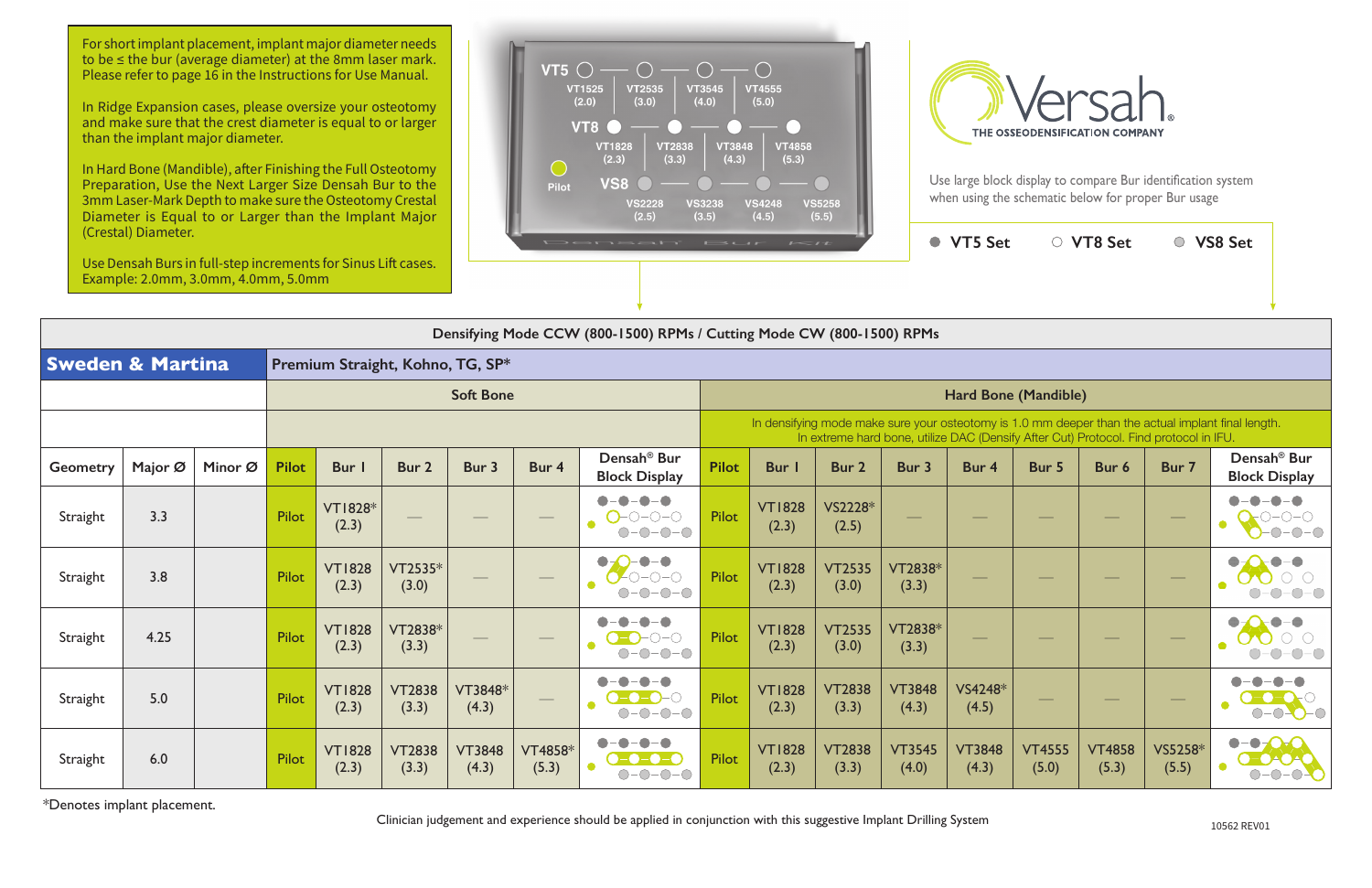In Hard Bone (Mandible), after Finishing the Full Osteotomy Preparation, Use the Next Larger Size Densah Bur to the 3mm Laser-Mark Depth to make sure the Osteotomy Crestal Diameter is Equal to or Larger than the Implant Major

| (Crestal) Diameter.<br>Densah <sup>®</sup> Bur<br>Use Densah Burs in full-step increments for Sinus Lift cases.<br>Example: 2.0mm, 3.0mm, 4.0mm, 5.0mm |         |         |              |                        |                        |                        |                          |                                                                                                                                                                                             |              | $I \leq t$             |                        |                        | ● VT5 Set                |                          | ○ VT8 Set                |                  | ○ VS8 Set                                                                                                                         |  |
|--------------------------------------------------------------------------------------------------------------------------------------------------------|---------|---------|--------------|------------------------|------------------------|------------------------|--------------------------|---------------------------------------------------------------------------------------------------------------------------------------------------------------------------------------------|--------------|------------------------|------------------------|------------------------|--------------------------|--------------------------|--------------------------|------------------|-----------------------------------------------------------------------------------------------------------------------------------|--|
|                                                                                                                                                        |         |         |              |                        |                        |                        |                          | Densifying Mode CCW (800-1500) RPMs / Cutting Mode CW (800-1500) RPMs                                                                                                                       |              |                        |                        |                        |                          |                          |                          |                  |                                                                                                                                   |  |
| <b>Sweden &amp; Martina</b>                                                                                                                            |         |         |              |                        |                        |                        |                          |                                                                                                                                                                                             |              |                        |                        |                        |                          |                          |                          |                  |                                                                                                                                   |  |
| <b>Soft Bone</b>                                                                                                                                       |         |         |              |                        |                        |                        |                          | Hard Bone (Mandible)                                                                                                                                                                        |              |                        |                        |                        |                          |                          |                          |                  |                                                                                                                                   |  |
|                                                                                                                                                        |         |         |              |                        |                        |                        |                          | In densifying mode make sure your osteotomy is 1.0 mm deeper than the actual implant final length.<br>In extreme hard bone, utilize DAC (Densify After Cut) Protocol. Find protocol in IFU. |              |                        |                        |                        |                          |                          |                          |                  |                                                                                                                                   |  |
| <b>Geometry</b>                                                                                                                                        | Major Ø | Minor Ø | <b>Pilot</b> | Bur I                  | Bur 2                  | Bur 3                  | Bur 4                    | Densah <sup>®</sup> Bur<br><b>Block Display</b>                                                                                                                                             | <b>Pilot</b> | Bur                    | Bur 2                  | Bur 3                  | Bur 4                    | Bur 5                    | Bur 6                    | Bur 7            | Densah <sup>®</sup> Bur<br><b>Block Display</b>                                                                                   |  |
| Straight                                                                                                                                               | 3.5     | 3.3     | <b>Pilot</b> | <b>VT1828</b><br>(2.3) | VS2228*<br>(2.5)       |                        |                          | $D$ -O-O<br>$-0-0-0$                                                                                                                                                                        | Pilot        | <b>VT1525</b><br>(2.0) | <b>VT1828</b><br>(2.3) | <b>VS2228</b><br>(2.5) | VT2535*<br>(3.0)         |                          |                          |                  |                                                                                                                                   |  |
| Straight                                                                                                                                               | 3.8     | 3.5     | <b>Pilot</b> | <b>VT1828</b><br>(2.3) | VT2838*<br>(3.3)       |                        | $\overline{\phantom{m}}$ | $\bigcirc$ - $\bigcirc$<br>$O-O-O-O$                                                                                                                                                        | Pilot        | <b>VT1828</b><br>(2.3) | <b>VT2838</b><br>(3.3) | VS3238*<br>(3.5)       | $\overline{\phantom{a}}$ | $\overline{\phantom{a}}$ |                          |                  |                                                                                                                                   |  |
| Straight                                                                                                                                               | 4.7     | 4.5     | <b>Pilot</b> | <b>VT1525</b><br>(2.0) | <b>VT2535</b><br>(3.0) | VT3545*<br>(4.0)       |                          | $\bullet$ -0-0-0<br>$O-O-O-O-O$<br>$O-O-O-O$                                                                                                                                                | Pilot        | <b>VT1525</b><br>(2.0) | <b>VT2535</b><br>(3.0) | <b>VT2838</b><br>(3.3) | <b>VT3545</b><br>(4.0)   | VT3848*<br>(4.3)         | $\overline{\phantom{a}}$ |                  |                                                                                                                                   |  |
| Straight                                                                                                                                               | 6.0     | 5.7     | Pilot        | <b>VT1828</b><br>(2.3) | <b>VT2838</b><br>(3.3) | <b>VT3848</b><br>(4.3) | <b>VT4858*</b><br>(5.3)  |                                                                                                                                                                                             | Pilot        | <b>VT1828</b><br>(2.3) | <b>VT2838</b><br>(3.3) | <b>VT3545</b><br>(4.0) | <b>VT3848</b><br>(4.3)   | <b>VT4555</b><br>(5.0)   | <b>VT4858</b><br>(5.3)   | VS5258*<br>(5.5) | $\bullet$ - $\bullet$ $\bullet$<br>$\left(\begin{array}{c}\bullet & \bullet \\ \bullet & \bullet\end{array}\right)$<br><b>O-O</b> |  |

\*Denotes implant placement.

10562 REV01 Clinician judgement and experience should be applied in conjunction with this suggestive Implant Drilling System

For short implant placement, implant major diameter needs to be ≤ the bur (average diameter) at the 8mm laser mark. Please refer to page 16 in the Instructions for Use Manual.

In Ridge Expansion cases, please oversize your osteotomy and make sure that the crest diameter is equal to or larger than the implant major diameter.





Use large block display to compare Bur identification system when using the schematic below for proper Bur usage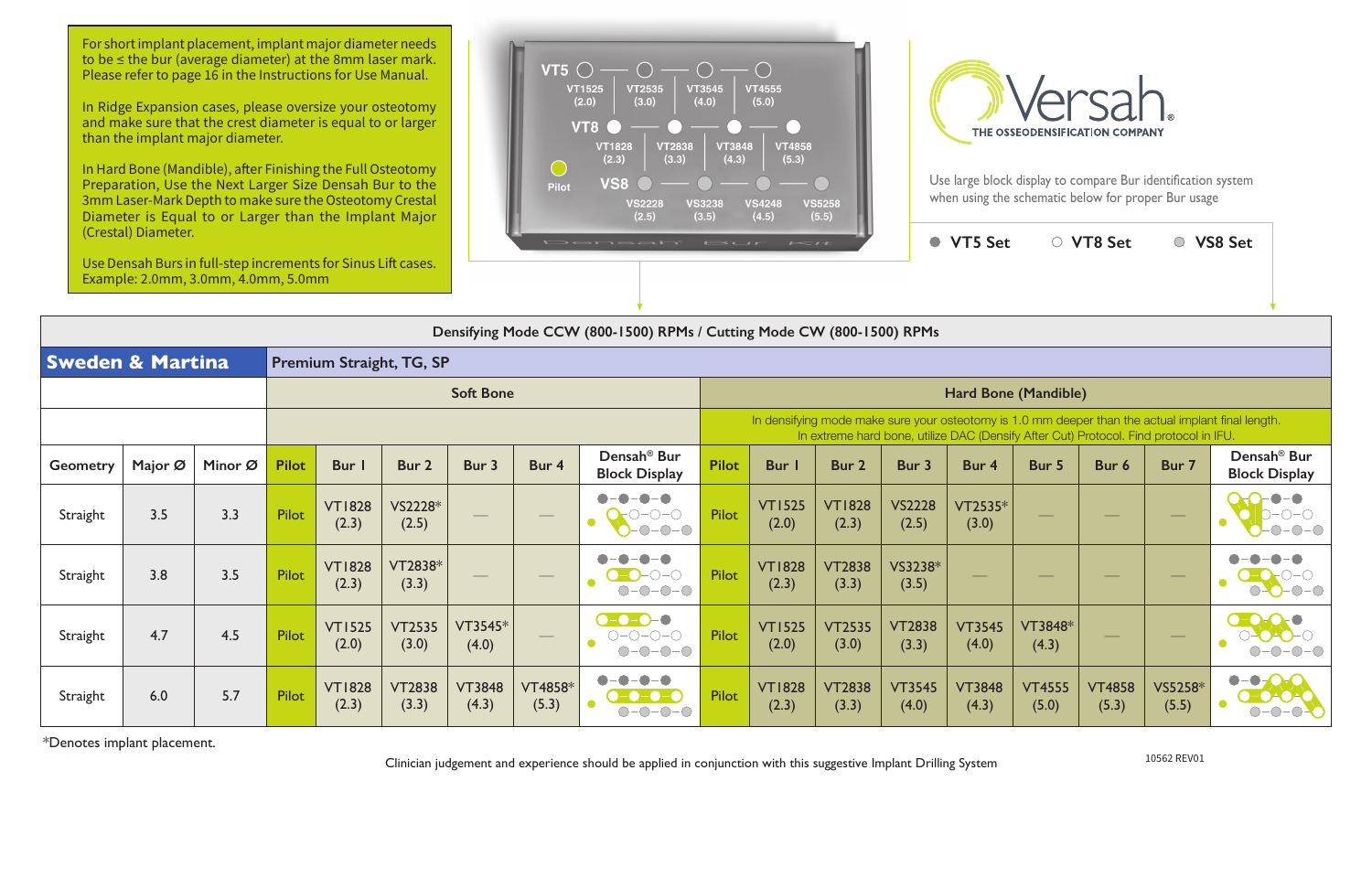Use large block display to compare Bur identification system when using the schematic below for proper Bur usage

| (Crestal) Diameter.<br>Use Densah Burs in full-step increments for Sinus Lift cases.<br>Example: 2.0mm, 3.0mm, 4.0mm, 5.0mm |                                                                       |         |              |                        |                        |                        |                  | Densah' Isur Kit                                                        |                      |                                                                                                                                                                                             |                        |                        | ● VT5 Set              |                                | ○ VT8 Set              |                          | ○ VS8 Set                                             |  |  |
|-----------------------------------------------------------------------------------------------------------------------------|-----------------------------------------------------------------------|---------|--------------|------------------------|------------------------|------------------------|------------------|-------------------------------------------------------------------------|----------------------|---------------------------------------------------------------------------------------------------------------------------------------------------------------------------------------------|------------------------|------------------------|------------------------|--------------------------------|------------------------|--------------------------|-------------------------------------------------------|--|--|
|                                                                                                                             |                                                                       |         |              |                        |                        |                        |                  |                                                                         |                      |                                                                                                                                                                                             |                        |                        |                        |                                |                        |                          |                                                       |  |  |
|                                                                                                                             | Densifying Mode CCW (800-1500) RPMs / Cutting Mode CW (800-1500) RPMs |         |              |                        |                        |                        |                  |                                                                         |                      |                                                                                                                                                                                             |                        |                        |                        |                                |                        |                          |                                                       |  |  |
|                                                                                                                             | <b>Sweden &amp; Martina</b><br>Prama, Syra, CSR-DAT, Shelta           |         |              |                        |                        |                        |                  |                                                                         |                      |                                                                                                                                                                                             |                        |                        |                        |                                |                        |                          |                                                       |  |  |
| <b>Soft Bone</b>                                                                                                            |                                                                       |         |              |                        |                        |                        |                  |                                                                         | Hard Bone (Mandible) |                                                                                                                                                                                             |                        |                        |                        |                                |                        |                          |                                                       |  |  |
|                                                                                                                             |                                                                       |         |              |                        |                        |                        |                  |                                                                         |                      | In densifying mode make sure your osteotomy is 1.0 mm deeper than the actual implant final length.<br>In extreme hard bone, utilize DAC (Densify After Cut) Protocol. Find protocol in IFU. |                        |                        |                        |                                |                        |                          |                                                       |  |  |
| Geometry                                                                                                                    | Major Ø                                                               | Minor Ø | <b>Pilot</b> | <b>Bur</b>             | Bur 2                  | Bur 3                  | Bur 4            | Densah <sup>®</sup> Bur<br><b>Block Display</b>                         | <b>Pilot</b>         | <b>Bur</b>                                                                                                                                                                                  | Bur 2                  | Bur 3                  | Bur 4                  | Bur 5                          | Bur 6                  | Bur 7                    | Densah <sup>®</sup> Bur<br><b>Block Display</b>       |  |  |
| <b>Slow Taper</b>                                                                                                           | 3.7                                                                   | 3.5     | Pilot        | <b>VT1828</b><br>(2.3) | VT2535*<br>(3.0)       | $\hspace{0.05cm}$      |                  | $\bullet - \bullet$<br>$\bullet$<br>$0 - 0 - 0$<br>$O-O-O$              | Pilot                | <b>VT1525</b><br>(2.0)                                                                                                                                                                      | <b>VT1828</b><br>(2.3) | <b>VT2535</b><br>(3.0) | VT2838*<br>(3.3)       | $\overbrace{\hspace{27mm}}^{}$ |                        | $\overline{\phantom{m}}$ | $\bullet$ – $\bullet$<br>$-0-$ C                      |  |  |
| Slow Taper                                                                                                                  | 4.1                                                                   | 3.5     | Pilot        | <b>VT1828</b><br>(2.3) | VT2838*<br>(3.3)       | $\qquad \qquad$        |                  | $\bigcirc$ - $\bigcirc$ - $\bigcirc$<br>$O-O-O-O$                       | Pilot                | <b>VT1828</b><br>(2.3)                                                                                                                                                                      | <b>VT2838</b><br>(3.3) | VS3238*<br>(3.5)       |                        |                                |                        | $\hspace{0.05cm}$        | $O-O-O-C$                                             |  |  |
| Slow Taper                                                                                                                  | 4.7                                                                   | 4.5     | Pilot        | <b>VT1525</b><br>(2.0) | <b>VT2535</b><br>(3.0) | VT3545*<br>(4.0)       |                  | $\bullet$ - $\bullet$ - $\bullet$ - $\bullet$<br>$O-O-O-O$<br>$O-O-O-O$ | Pilot                | <b>VT1525</b><br>(2.0)                                                                                                                                                                      | <b>VT2535</b><br>(3.0) | <b>VT2838</b><br>(3.3) | <b>VT3545</b><br>(4.0) | <b>VT3848*</b><br>(4.3)        | __                     |                          | $\neg - \neg$<br>$\bullet$<br>$ \bigcirc$ $ \bigcirc$ |  |  |
| <b>Slow Taper</b>                                                                                                           | 6.0                                                                   | 5.7     | Pilot        | <b>VT1828</b><br>(2.3) | <b>VT2838</b><br>(3.3) | <b>VT3848</b><br>(4.3) | VT4858*<br>(5.3) | $-\bigcirc$                                                             | <b>Pilot</b>         | <b>VT1828</b><br>(2.3)                                                                                                                                                                      | <b>VT2838</b><br>(3.3) | <b>VT3545</b><br>(4.0) | <b>VT3848</b><br>(4.3) | <b>VT4555</b><br>(5.0)         | <b>VT4858</b><br>(5.3) | VS5258*<br>(5.5)         | $\bullet$<br>$\bullet$<br>-0-0                        |  |  |

\*Denotes implant placement. Clinician judgement and experience should be applied in conjunction with this suggestive Implant Drilling System 10562 REV01

For short implant placement, implant major diameter needs to be ≤ the bur (average diameter) at the 8mm laser mark. Please refer to page 16 in the Instructions for Use Manual.

In Ridge Expansion cases, please oversize your osteotomy and make sure that the crest diameter is equal to or larger than the implant major diameter.

In Hard Bone (Mandible), after Finishing the Full Osteotomy Preparation, Use the Next Larger Size Densah Bur to the 3mm Laser-Mark Depth to make sure the Osteotomy Crestal Diameter is Equal to or Larger than the Implant Major (Crestal) Diameter.